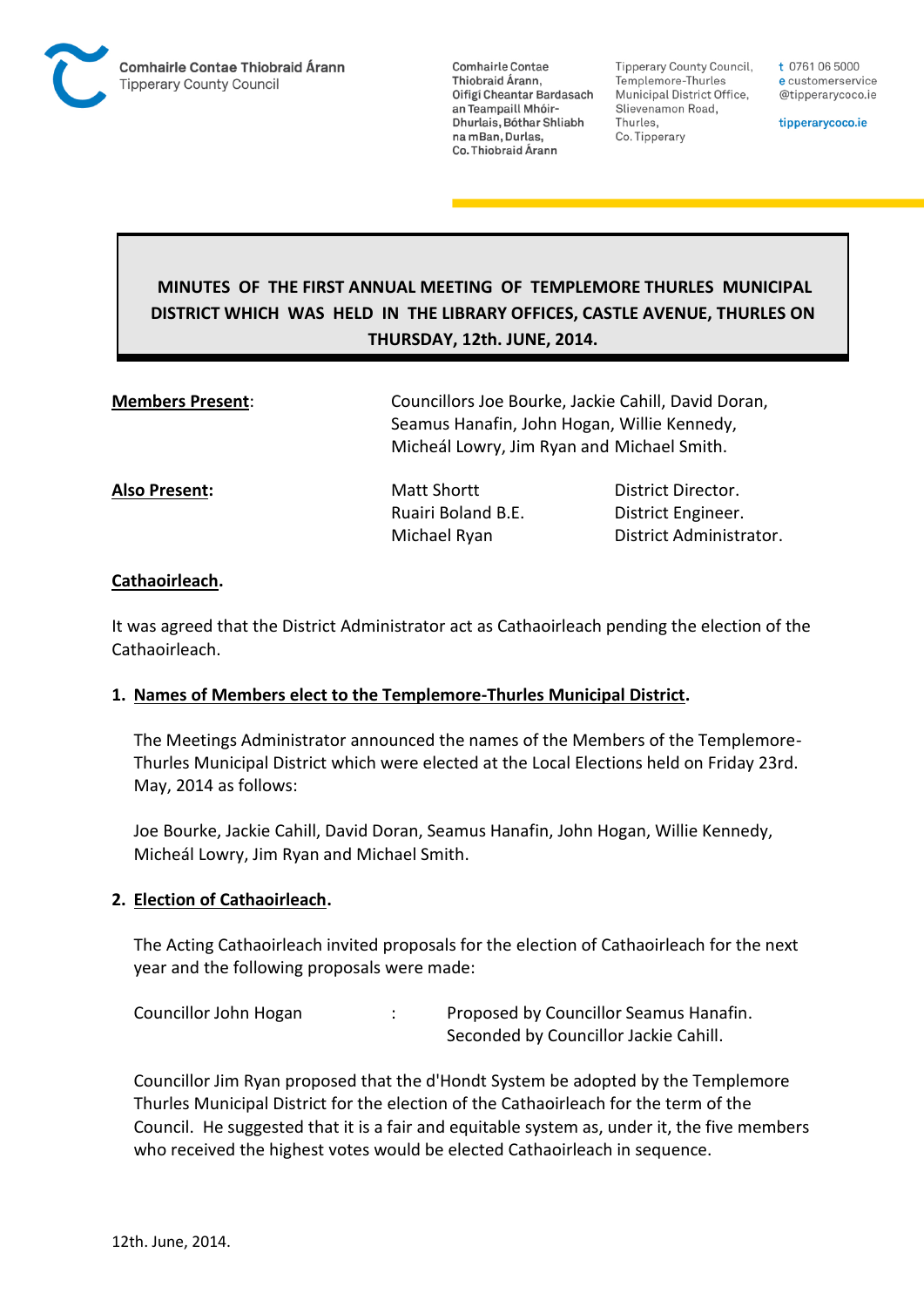**Comhairle Contae** Thiobraid Árann. Oifigí Cheantar Bardasach an Teampaill Mhóir-Dhurlais, Bóthar Shliabh na mBan, Durlas. Co. Thiobraid Árann

**Tipperary County Council,** Templemore-Thurles Municipal District Office, Slievenamon Road, Thurles, Co. Tipperary

t 0761 06 5000 e customerservice @tipperarycoco.ie

tipperarycoco.ie

Councillors David Doran, Micheál Lowry and Willie Kennedy endorsed Councillor Ryan's proposal re the use of the d'Hondt System.

| Councillor Michael Smith: | Proposed by Councillor Micheál Lowry. |
|---------------------------|---------------------------------------|
|                           | Seconded by Councillor David Doran.   |

There being no further proposal, a poll was conducted which resulted as follows:

| For Councillor John Hogan    |                  | Councillors Joe Bourke, Jackie Cahill,<br>Seamus Hanafin & John Hogan (4).               |
|------------------------------|------------------|------------------------------------------------------------------------------------------|
| For Councillor Michael Smith | $\sim$ 100 $\mu$ | Councillors David Doran, Willie Kennedy,<br>Micheál Lowry, Jim Ryan & Michael Smith (5). |

The Acting Cathaoirleach declared Councillor Michael Smith elected Cathaoirleach of the Templemore-Thurles Municipal District.

Councillor Smith, on assuming the Chair, thanked his proposer and seconder and indicated that it was the first time he has been elected a Cathaoirleach since his election to the County Council.

Members congratulated Councillor Smith on his election.

Councillor J. Hogan criticised Councillor Smith on his failure to vote for him as agreed prior to the meeting. Councillors Hanafin and Cahill also expressed disappointment with Councillor Smith's actions.

The Cathaoirleach pointed out that he had been elected in a democratic manner and he suggested that all members should work together for the area.

Members suggested, in the course of their contributions, that the following issues will need to be addressed at Municipal District level:

- Improvement of the road network in the district and the development of tourism with particular emphasis on the Thurles connection with the GAA.
- Recognition of the importance of the rural villages and of the work done by voluntary committees.
- Funding as new areas have come into the District.
- Rural Roads.
- Traffic congestion in Thurles.
- Allocation of the Property Tax.
- Ensuring that Training in Garda Training College, Templemore will recommence as planned.
- Attraction of a replacement industry for Lisheen Mines.
- **•** Emigration.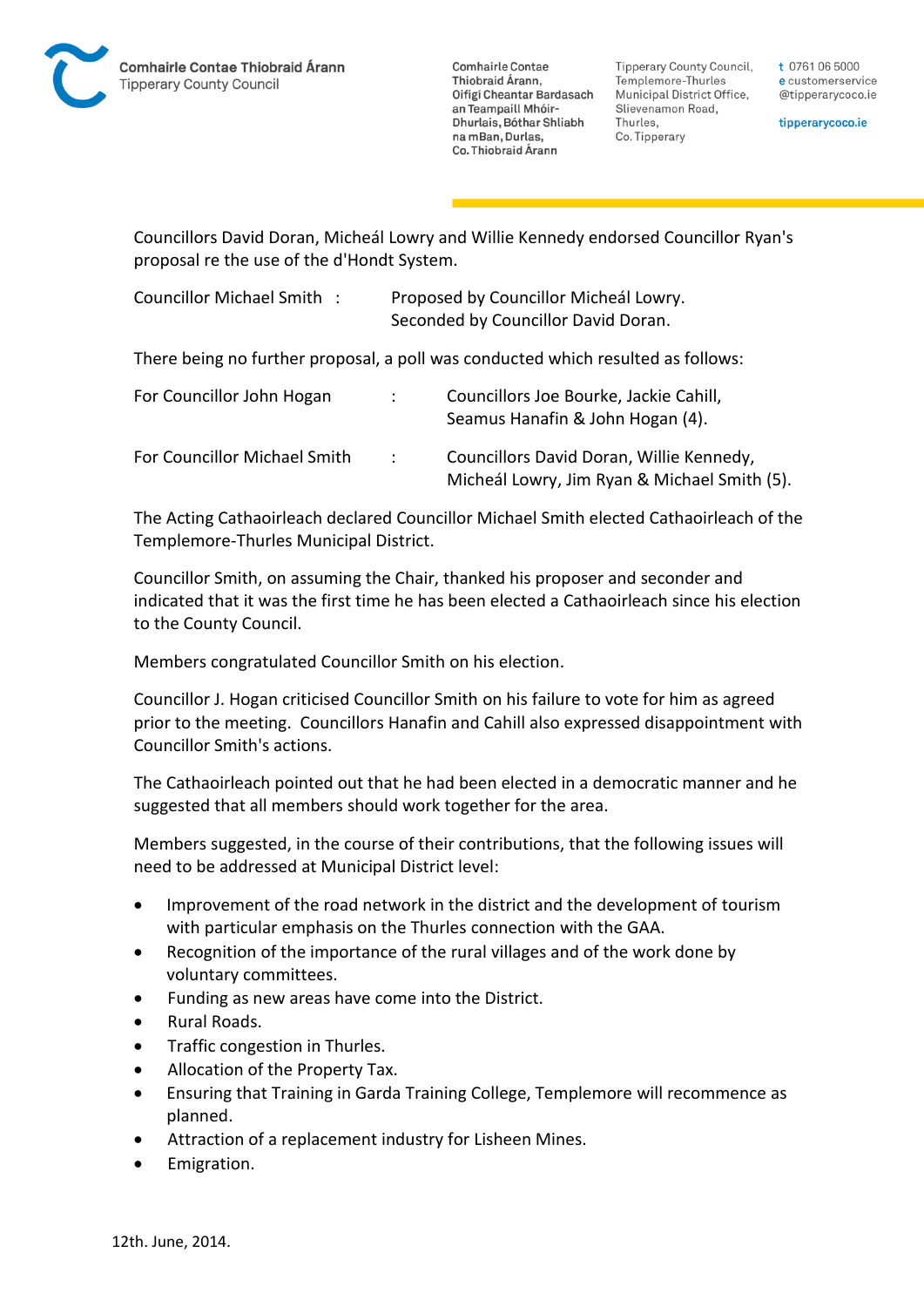

**Comhairle Contae** Thiobraid Árann, Oifigí Cheantar Bardasach an Teampaill Mhóir-Dhurlais, Bóthar Shliabh na mBan, Durlas. Co. Thiobraid Árann

**Tipperary County Council,** Templemore-Thurles Municipal District Office, Slievenamon Road, Thurles, Co. Tipperary

t 0761 06 5000 e customerservice @tipperarycoco.ie

tipperarycoco.ie

The District Director, Engineer and Administrator congratulated Councillor Smith on his election as Cathaoirleach.

### **3. Election of Leas-Cathaoirleach.**

The Cathaoirleach invited proposals for the election of Leas-Cathaoirleach and the following were made:

| Councillor Jackie Cahill | Proposed by Councillor Jim Ryan.    |
|--------------------------|-------------------------------------|
|                          | Seconded by Councillor David Doran. |

There being one proposal, the Cathaoirleach declared Councillor Jackie Cahill elected Leas-Cathaoirleach of the Templemore-Thurles Municipal District.

Councillor Cahill thanked his proposer, seconder and members for electing him Leas-Cathaoirleach.

## **4. Consider & Adopt Draft Standing Orders of the Templemore-Thurles Municipal District.**

Copy of the Draft Standing Orders of the Templemore-Thurles Municipal District were circulated.

It was noted that:

- The Members can agree an alternative date for the December Monthly Meeting as it is currently scheduled for Wednesday 24th. December, 2014 i.e. Christmas Eve.
- The Monthly Meetings are scheduled to take place on the 4th. Wednesday of each month except August.

It was agreed that the Monthly Meetings commence at 10.00 a.m.

It was proposed by Councillor D. Doran, seconded by Councillor J. Ryan and resolved:

"That the Draft Standing Orders of the Templemore-Thurles Municipal District as amended be and are hereby adopted".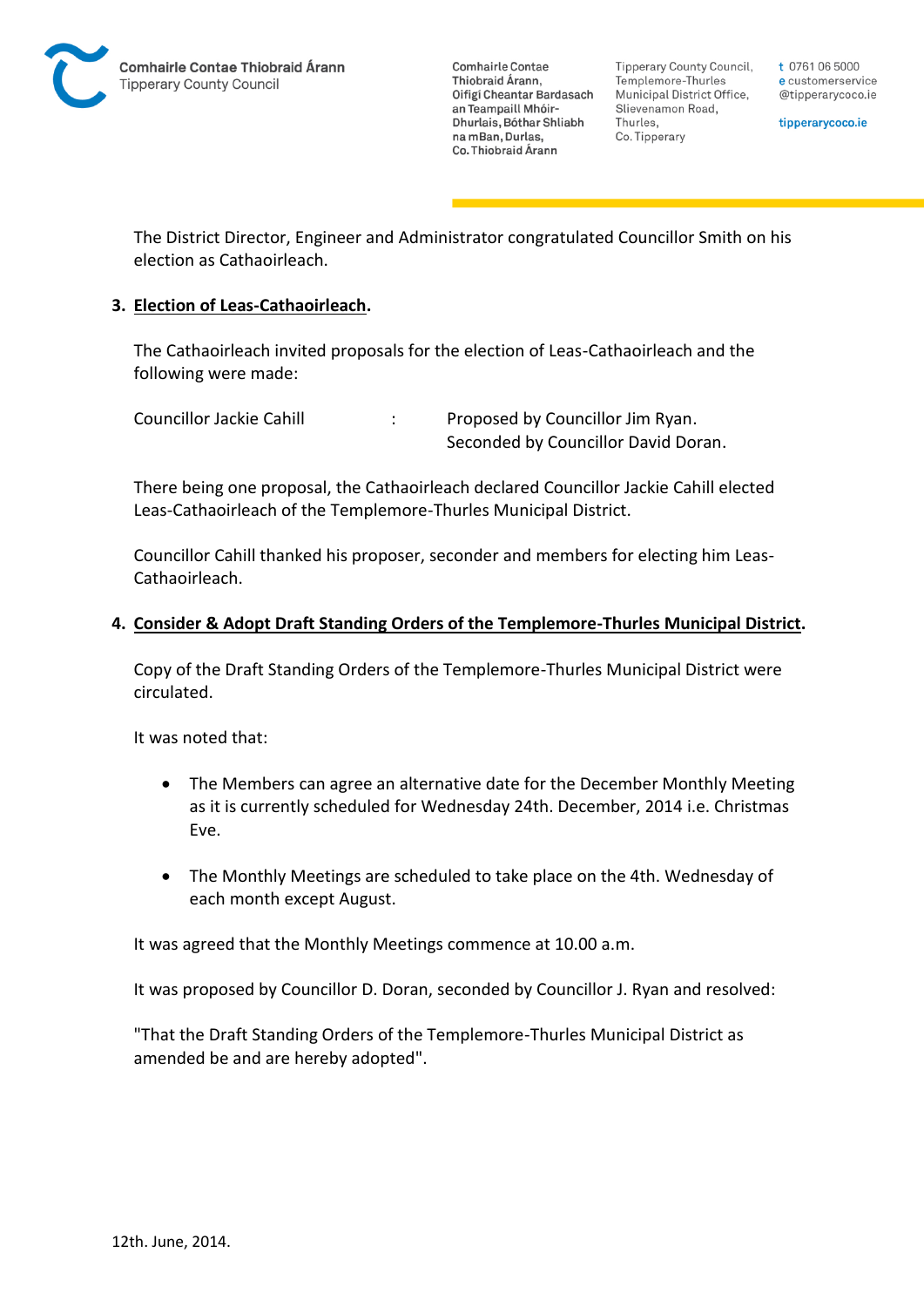

**Comhairle Contae** Thiobraid Árann, Oifigí Cheantar Bardasach an Teampaill Mhóir-Dhurlais, Bóthar Shliabh na mBan, Durlas. Co. Thiobraid Árann

**Tipperary County Council,** Templemore-Thurles Municipal District Office, Slievenamon Road, Thurles, Co. Tipperary

t 0761 06 5000 e customerservice @tipperarycoco.ie

tipperarycoco.ie

# **5. (a) Nomination of Two Members for election to the Board of Thurles Swimming Pool Limited.**

The Cathaoirleach invited proposals for the nomination of 2 Members for election to the Board Thurles Swimming Pool Limited and the following proposals were made:

| <b>Councillor Seamus Hanafin</b> | ÷              | Proposed by Councillor Jackie Cahill.<br>Seconded by Councillor Joe Bourke.  |
|----------------------------------|----------------|------------------------------------------------------------------------------|
| <b>Councillor David Doran</b>    |                | Proposed by Councillor Jim Ryan.<br>Seconded by Councillor Micheál Lowry.    |
| Councillors Jackie Cahill        | $\ddot{\cdot}$ | Proposed by Councillor John Hogan.<br>Seconded by Councillor Seamus Hanafin. |

It was agreed that each Member would indicate a preference for two of the three candidates.

A poll was taken which resulted as follows:

| <b>For Councillor Cahill</b>  | Councillors Joe Bourke, Jackie Cahill,<br>David Doran, Seamus Hanafin & John<br>Hogan $(5)$ .                                            |
|-------------------------------|------------------------------------------------------------------------------------------------------------------------------------------|
| <b>For Councillor Doran</b>   | Councillors David Doran, Willie Kennedy,<br>Micheál Lowry, Jim Ryan & Michael Smith<br>(5).                                              |
| <b>For Councillor Hanafin</b> | Councillors Joe Bourke, Jackie Cahill,<br>Seamus Hanafin, John Hogan, Willie<br>Kennedy, Micheál Lowry, Jim Ryan &<br>Michael Smith (8). |

There being an equality of votes for Councillor Cahill and Councillor Doran, the Cathaoirleach, Councillor Michael Smith, exercised his casting vote in favour of Councillor Doran.

The Cathaoirleach declared Councillors David Doran and Seamus Hanafin nominated for election to the Board of Thurles Swimming Pool Limited.